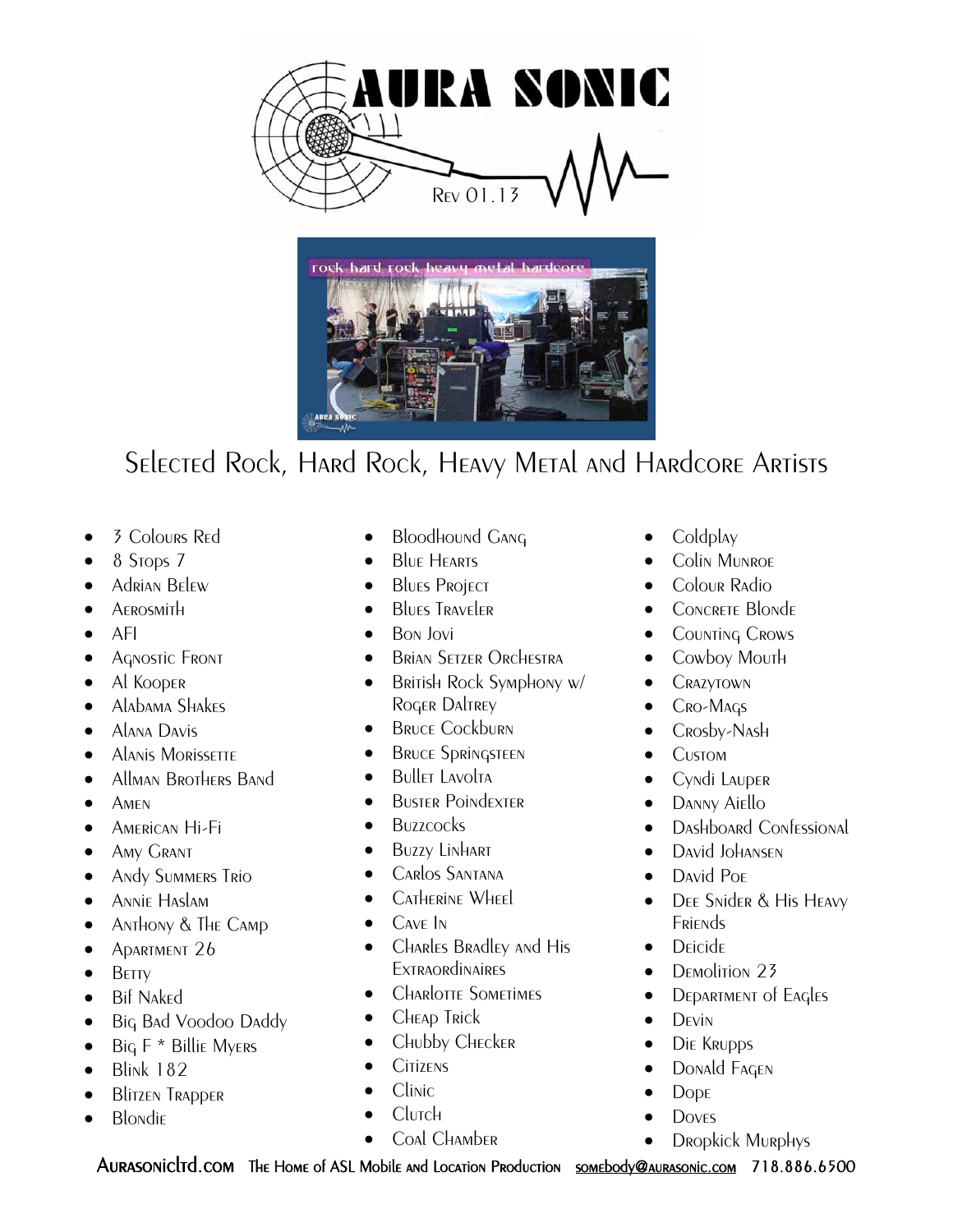



- DROWNING Pool
- Dwight Twilley Band
- **EAGLE-EYE CHERRY**
- **EARL SCOOTER**
- **•** Earth Crisis
- Elliott Randall
- $\bullet$  Flliott Smith
- **Elvis Costello**
- **ENUff Z' Nuff**
- **ERIC McCARLEY**
- Evanescence
- $\bullet$  Fv<sub>F</sub>  $\ddot{\circ}$
- **EVERCLEAR**
- **•** Everlast
- $\bullet$  Exodus
- Faith No More
- Fall Out Boy
- **•** FEAR FACTORY
- $\bullet$  Filter
- $\bullet$  Five For Fighting
- Flo & Eddie
- **•** Frank Zappa
- Fuel
- **GARY BROOKER**
- Gary US Bonds
- **GENE SIMMONS**
- **•** Godsmack
- Good Charlotte
- **•** Gorilla Biscuits
- **GRAHAM PARKER**
- **•** GREEN DAY
- **GUSTER**
- $\bullet$  Hall & Oates
- $\bullet$  Hanson
- **•** Hridi
- HOUSE Of FREAKS
- House Of Love
- Howard Jones
- **•** Howlin' Maggie
- **HUNTERS**
- Ian McDonald
- Icicle Works
- **INTERPOL**
- Jack Johnson
- **•** JAMES BLUNT
- JANE's Addiction
- **•** Jeff Buckley
- **•** Jeff Healey Band
- Jeff Pevar
- Jeremiah Freed
- **•** JERRY CANTRELL
- **•** JERRY LEE LEWIS
- $\bullet$   $I_{\text{FWF}}$
- Jimmy Buffett
- Jimmy EAT World
- **•** Jimmy Vivino
- JOAN ARMATRAdING
- Joe Jackson
- John Butcher
- **•** John Fogerty
- **•** John Ondrasik
- Johnny Thunders
- $\bullet$  Jude
- **•** Justin Hayward
- **KENNY LOGGINS**
- King Tuff
- $\bullet$  Kittie
- Lena Lovich
- LENNY COCCO
- **•** LENNY KRAVITZ
- **•** LEONA NAESS
- **•** Leslie West
- Life of Agony
- Life Sex and Death
- Lifehouse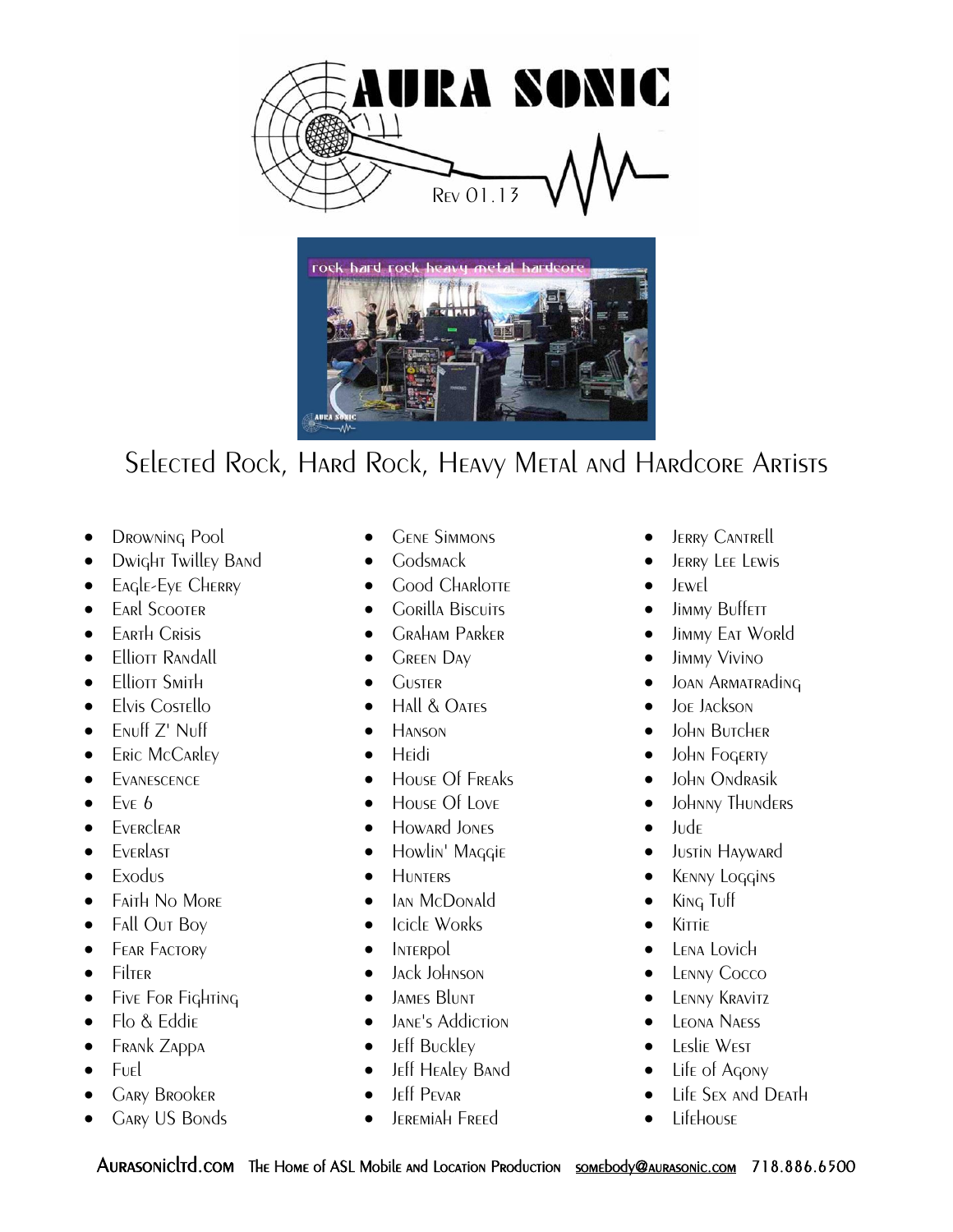



- $\bullet$  Little Village
- Live
- Living Colour
- Liz Phair
- Lloyd Cole
- Local H
- Lou Reed
- Luxuria
- MAC DEMARCO
- MacHine Head
- **•** Magazine
- Marilyn Manson
- MARSHALL CRENSHAW
- MEAT LOAF
- MEGAFAUN
- Melissa Etheridge
- Michelle Shocked
- **•** Midnight Oil
- Mighty Mighty Bosstones
- Mike Erico
- Mike Mattison
- Mike Ness
- Mink DE Ville
- Modern English
- Mood Rings
- **•** Moon Martin
- MORRISSEY
- My Morning Jacket
- Nailbomb
- **•** Neil Giraldo
- New Found Glory
- New York Dolls
- Nicole McKenna
- Nuclear Valdez
- Obituary
- **OCEAN Colour SCENE**
- $\bullet$  Orgy
- Our Lady PEACE
- $\bullet$  P.O.D.
- P.T. Wakley
- PADA ROACH
- **•** PAT BENATAR
- Patti Smith Group
- Phoebe Snow
- PJ HARVEY
- Polyrock
- POWERMAN 5000
- **•** Primal Scream
- Procol Harem
- Queens of the Stone Age
- RadioH<sub>FAd</sub>
- RANcid
- Red Hot Chili Peppers
- Reflex
- Richard Barone
- Richard Hell & the Voidoids
- Richard Lloyd
- Richard Marx
- Rick DERRINGER
- Rob Halford
- Rob Thomas
- Robert Gordon
- Rockapella
- Rod Steward
- Roy Wood
- $\bullet$  S.O.D.
- Saliva
- Salt and Samovar
- Saul ZONANA
- **•** SCREAMING Blue Messiahs
- Sebadoh
- **•** SEETHER
- SEpultura
- **SEVEN MARY THREE**
- **SEVENDUST**
- 
- 
- 
-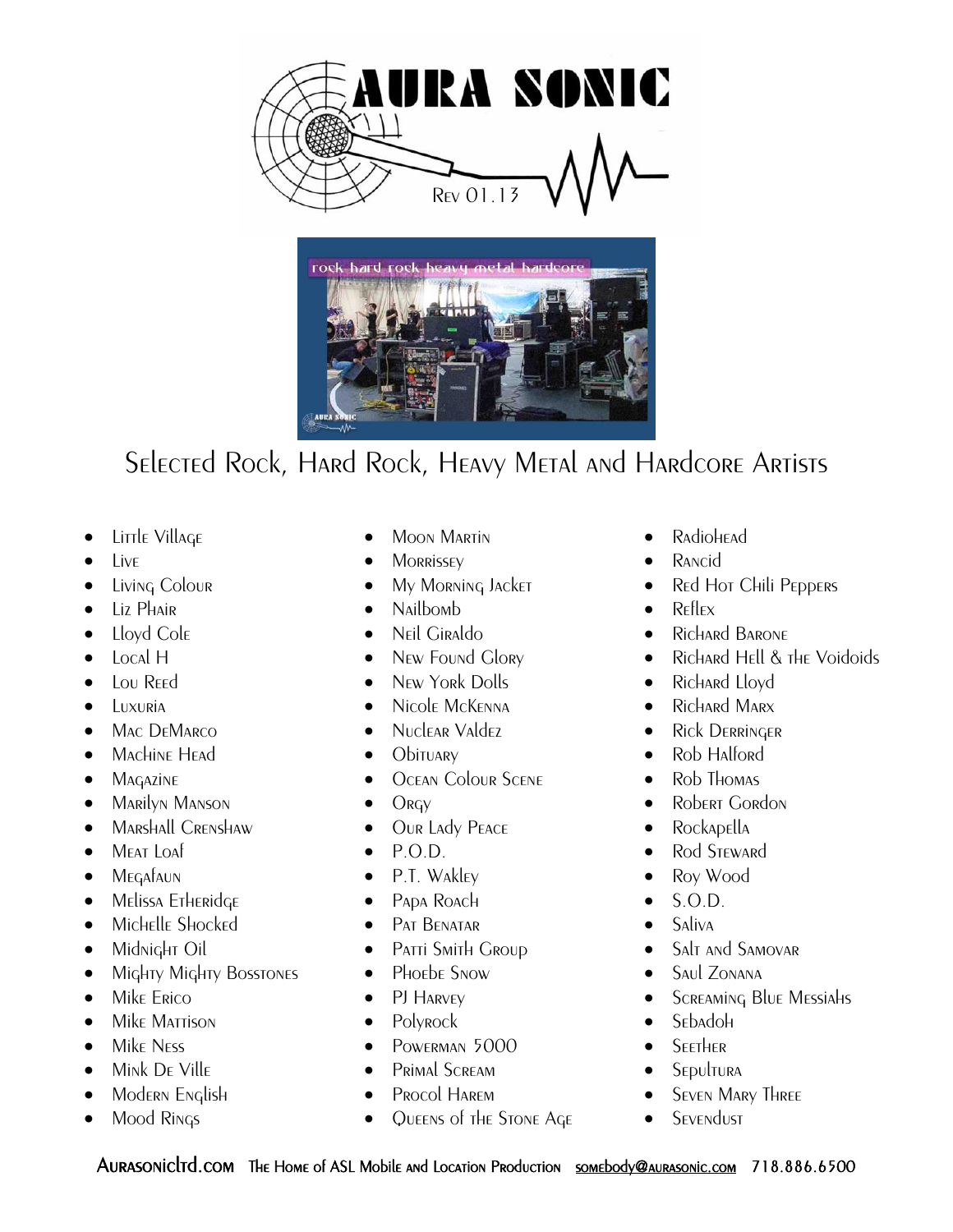



- Shinedown
- Sick Of It All
- **Silverchair**
- Simple Minds
- Sinead O'Connor
- Skid Row
- Slipknot
- Sonic Youth
- Soul Asylum
- Soul Coughing
- Soundgarden
- Southside Johnny & the Jukes
- Spin Doctors
- **•** SQUEEZE
- Stabbing WESTWARd
- Staind
- $\bullet$  Static X
- **STEVE FORDERT**
- **STEVE HOWE**
- STONE TEMPLE Pilots
- **SUGAR RAY**
- $\bullet$  Sum 41
- **SUPERGRASS**
- Switch Foot
- System of a Down
- **•** Talking Heads
- **TANTRIC**
- **•** Tedeschi Trucks Band
- TENACIOUS D
- Thao with the Get Down Stay Down
- The Black Crowes
- The Blasters
- THE CAESARS
- The Call
- The Cramps
- $\bullet$  The Cult
- The Decemberists
- The DONNAS
- The Escape Club
- THE FAIL
- The Fleshtones
- The Fuggs
- The Godfathers
- The Head and the Heart
- The Jack Rubies
- The Members
- The Platters
- The Police
- The Presidents of the United **STATES**
- **•** THE RAMONES
- **•** The Rapture
- The Sheila Divine
- The Soundtrack of Our Lives
- The Strokes
- The Troggs
- The Turtles
- The Used
- The VERVE PIDE
- The Virgins
- The White Stripes
- The Yachts
- Thomas Dolby
- Toad the Wet Sprocket
- Tom Cochrane
- $\bullet$  Tori Amos
- Travis
- **TREE**
- Trey Anastasio
- **•** Trixter
- Trouble
- TSOL
- **•** Twisted Sister
- Type O Negative
- Vanessa Carlton